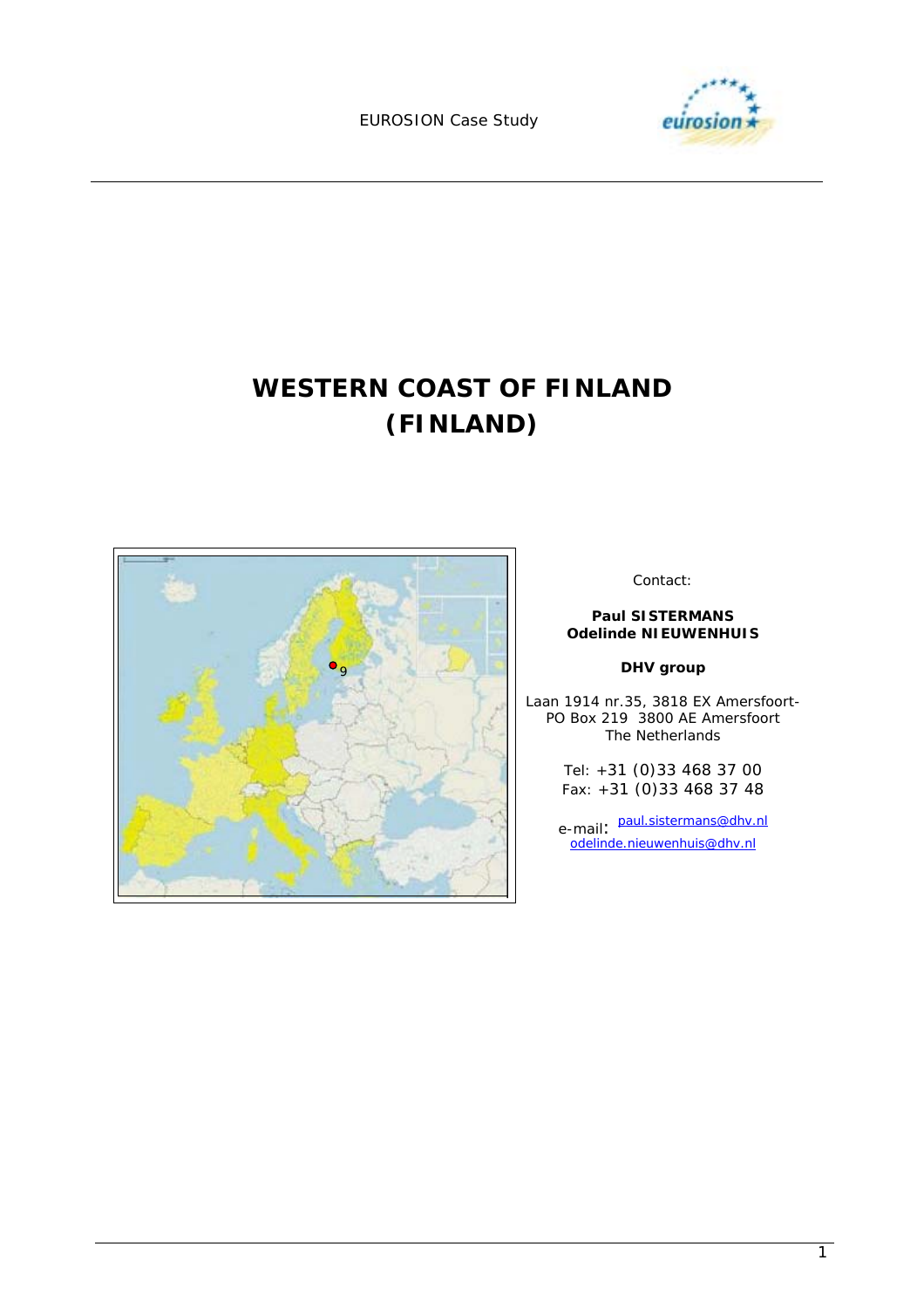

# **1. GENERAL DESCRIPTION OF THE AREA**

### **1.1 Physical process level**

### **1.1.1 Classification**

The coast of Finland is bounded by the northern gulfs of the Baltic Sea: the Gulf of Finland and the Gulf of Bothnia in north-south direction. The total length of the Finnish coast is 46,062 km, which includes all islands and archipelagos. The rugged coastline is deeply indented with bays and inlets. The offshore region is studded with islands. The Finnish shore areas have considerable value and the coast differs significantly from other coasts of the Baltic Sea e.g. the Gulf of Finland contains an archipelago comprised of thousands of islands and small, rocky islets. The principal archipelagos are the Åland Islands and the archipelago of Turku and are unique within the Baltic.

Rocky shores make up almost 42% of the total. The islands of the outer archipelago of the Gulf of Finland and southwestern Finland have almost entirely rocky shores while farther to the north rocky shores occur only sporadically. Till shores are as extensive as rocky shores and are mostly found on the coast of the Gulf of Bothnia. The largest continuous area of till shore is at the archipelago of the Quark. Gravel and sand shores occur on the southern and southwestern coasts. Silt, clay and marsh shores, which account for more than 10% of all shores on the Finnish coast, are most typical of the inner parts of the coastal zone.

In short, the coasts of Finland are characterized by a rapidly advancing shoreline, brackish water, a micro-tidal environment, a humid climate with moderate winds and long, severe winters.

### **1.1.2 Geology**

Finland occupies the central part of the predominantly Late Archean and Early Proterozoic Fennoscandian Shield. The bedrock can be subdivided into three broad domains that have shared a common history since about 1.8 Ga. These three crustal units essentially comprise a Late Archean cratonic nucleus flanked on both sides by early Proterozoic mobile belts. The Kola-Lapland domain, to the NE of the Karelian craton, records the amalgamation at around 1.9 Ga of several distinct crustal units of both Proterozoic and Archean age, and is more characteristic of collisional tectonic processes. In contrast, the Svecofennian domain, to the SW



*Fig.1: Location of case area.* 



*Fig. 2: Rocky coast Aland archipelago.*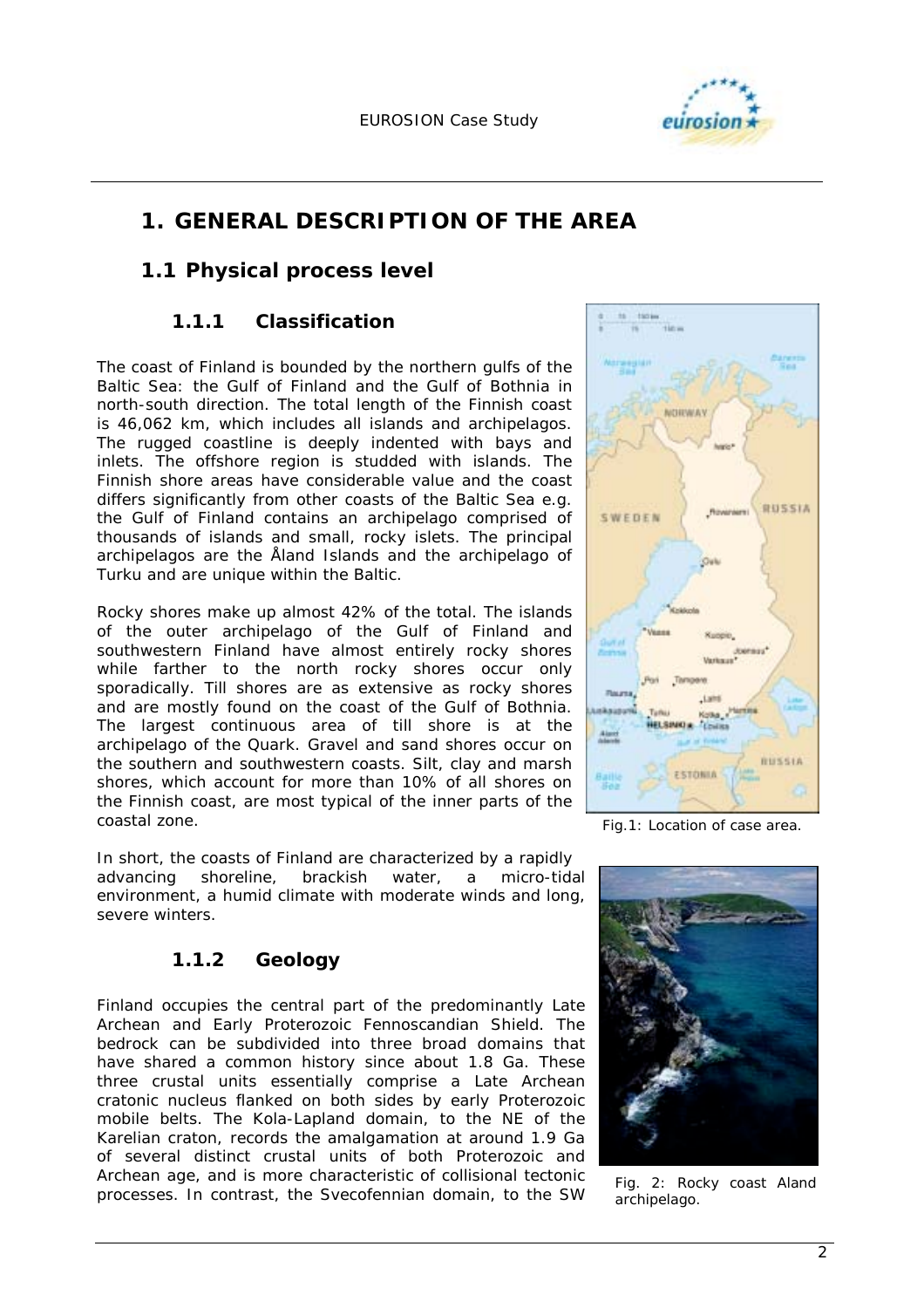

of the Karelian craton, is entirely early Proterozoic in age, and indicates relatively rapid formation and accretion of new crust between about 1.97- 1.86 Ga.

### **1.1.3 Morphology**

#### **Coastal zone**

The shores of Finland are controlled by ancient structural and glacial formations, although the littoral landforms are generally poorly developed because of coastline transgression. The *rocky shores* are largely composed of roches moutonnees exposed from beneath a thin soil layer, and there are few signs of abrasion.

The *stony shores* have been formed of till from which the finer material has been washed out, whereupon the ice has smoothed the stones into shore pavements and pushed up the boulders to form a rim at the foot of the abrasion slope. The material washed out from such shores usually accumulates in pocket beaches.

*Sandy shores* are found extensively in connection with the skirts of sand running along the sides of eskers. The sandy ridges forming on accumulation shores are frequently covered by blown sand bound together by lyme grass. Reed and meadow mouths are found in bays and river mouths where the bottom is composed of mud or silt.

#### **Baltic Sea**

In many respects the Baltic Sea occupies a very special position among the seas on the earth. One might even say, that the only thing, which justifies us to call it a sea is that it is certainly not a lake - at least not any more. However, when the ancient basin of the present Baltic was released under the cover of the continental ice shield some 11 000 years ago, it first became a lake, then a sea, a lake and a sea again; all these drastic changes occurred in less than 3000 years! This alteration was, in principal, brought about by variations in proportional strengths of the two



*Fig. 4: Rocky coast at northern coast Baltic Sea.* 



*Fig. 3: Gravel beach at Hanko Peninsula.*

"competing" phenomena both of which were direct consequences of the melting of the glaciers: land upheaval and rise of the sea level. The last lake phase (Yoldia) ended, when the rising sea pushed salt water upstream to the Danish channels and beyond them. After passing the sill the seawater had free access and gradually the whole basin became brackish. This Littorina Sea was, in fact, even saltier than the Baltic Sea is at present*,* and also much larger. However, land upheaval has been the indisputable winner since the late Yoldia and it is still conquering land from the sea in many places around the Baltic.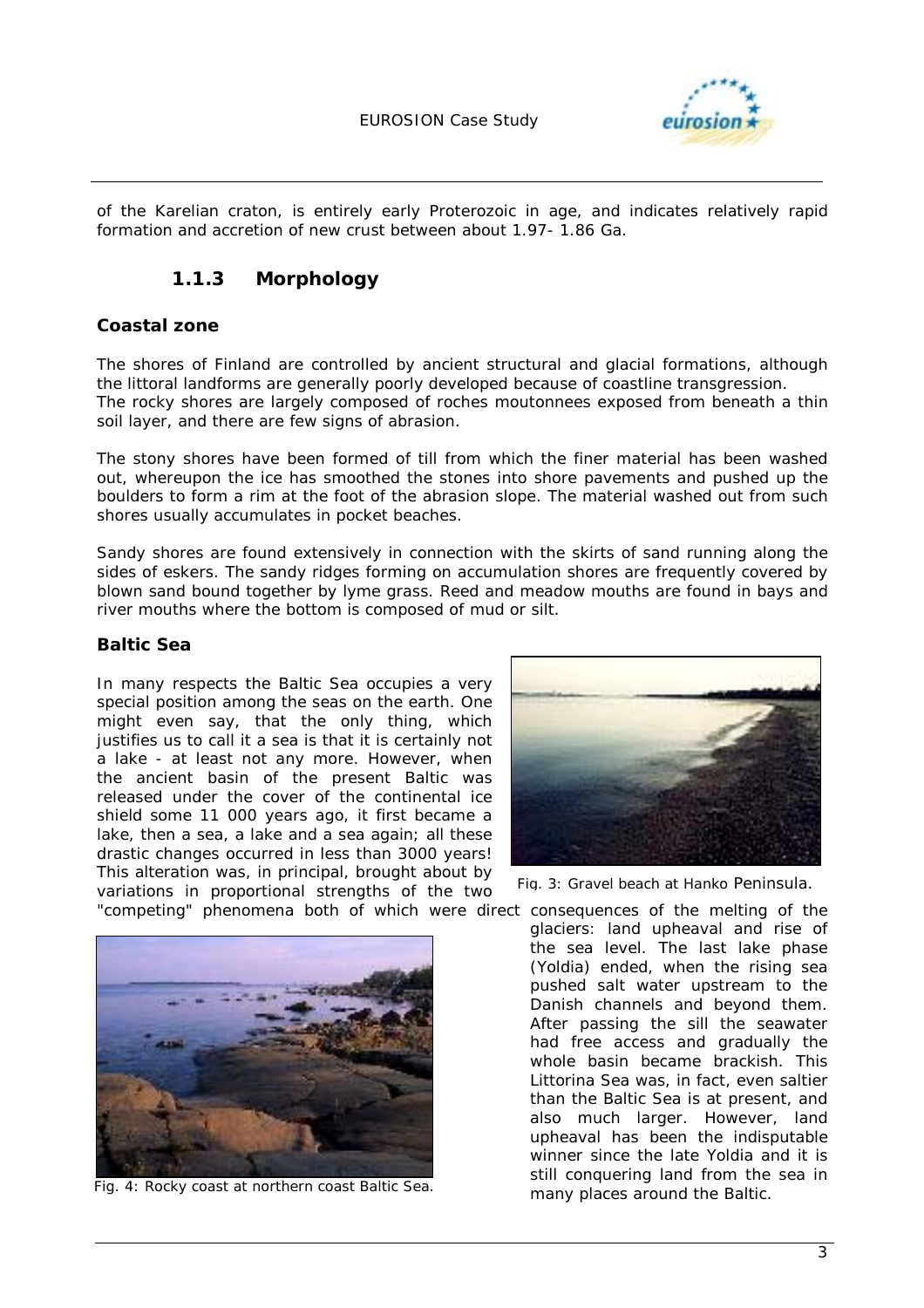

#### **Land uplift**

The whole coastline of Finland is affected by land uplift, which amounts to 9 mm a year at its most rapid, on the coast of the Bothnian Bay. Land uplift is least pronounced in the eastern Gulf of Finland. This glacio-isostatic land uplift causes a seaward movement of the shoreline amounting to hundreds of meters a century on the gently sloping shores of the Bothnian Bay, cutting short the development of littoral landforms.

### **1.1.4 Physical processes**

#### **Storm events**

Storms associated with cyclones moving on the polar front are experienced mainly in autumn; the shores of the Gulf of Finland and the southwestern islands are scoured by waves whipped up by the southerly winds. The winds shifts to the west in the latter part of the cyclone, when the waves wash the shore of the Gulf of Bothnia.

#### **Tide**

Tidal fluctuations in water level are in the order of only a few centimetres.

#### **Water level variation**

Wind and changes in air pressure can give rise to major variations in water level at the heads of the Gulf of Finland and Gulf of Bothnia, especially in early winter. Long-term variations in water level show a periodicity of 11-12 and more obviously 22-23 years.

#### **Current**

There are weak coastal currents running northward in the Gulf of Bothnia and westward in the Gulf of Finland.

#### **Ice**

In winter, coastal waters and sea areas are covered by stationary ice for as long as 5.5 months on average at the head of the Bothnian Bay and over 3 months on the southwest coast. Low-pressure systems and winds in early winter frequently cause water levels to rise and detach this ice from the shores, leading to rafting, piling up of the ice on the shores, or even ice-push effects extending tens of meters up the shore and involving the transportation and deposition of stones and boulders. Thermal ice movement also shapes the shores of bays and narrow straits.

### **1.1.5 Erosion**

The active coastal dune fields of Finland are located between the swash zone ecotone and the forest edge ecotone. The effect of waves during storms reaches far beyond the actual beach and can cause great changes (erosion) to sandy beaches at an exceptional speed. On the other hand, there can be periods, perhaps decades, of quiet evolution between the more severe storms. During the 90's strong winds occurred and locally erosion of the coastal dunes at the Finnish coast has taken place.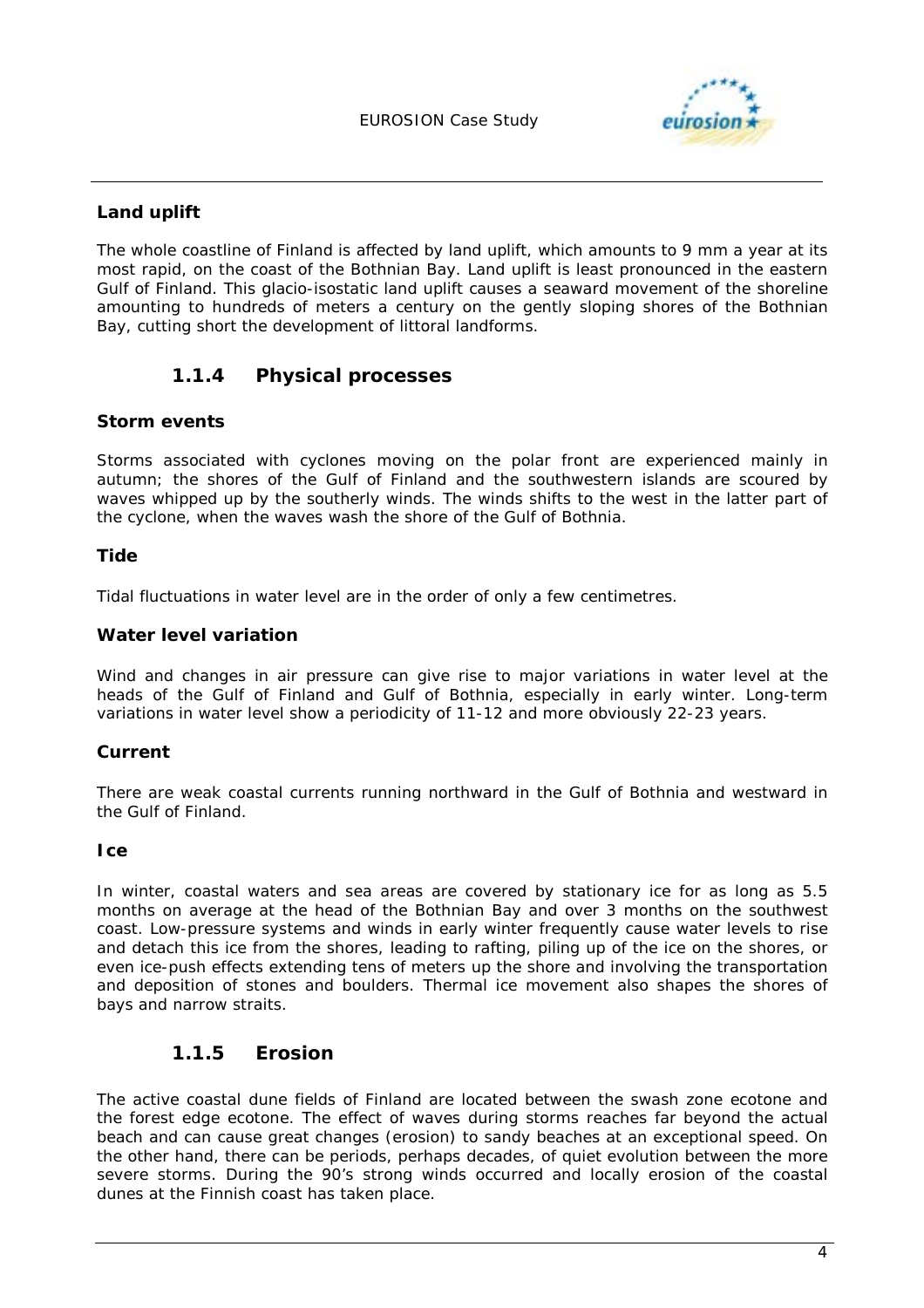#### EUROSION Case Study





*Fig. 5: Packed ice at sandy beach, Hanko, most southern point of Finland.*

### **1.2 Socio-economic aspects**

### **1.2.1 Population rate**

The Finnish coastal area is sparsely populated. About one third of the shore zone has been developed. The areas of the coastal dunes, where some erosion locally occurs, are usually desolated and undeveloped areas.

### **1.2.2 Major functions of the coastal zone**

- > **Tourism and recreation:** The extent of the Finnish coastal zone and the abundance of islands means that Finland has an exceptionally long shoreline. The feature that has brought about most changes in the coastal landscape of Finland is the rapid increase in the number of holiday houses. As a result of the attraction of the sea these houses tended to be built as close as possible to the shoreline. However, they have sprung up along the coast without any real land use planning. The shores that are most ideal in terms of their landscape and natural environment have now been occupied.
- **Nature conservation:** Finland's shores show substantial geological variation and are rich in biological diversity and productivity. A lot of nature reserves are therefore present along the Finnish coast.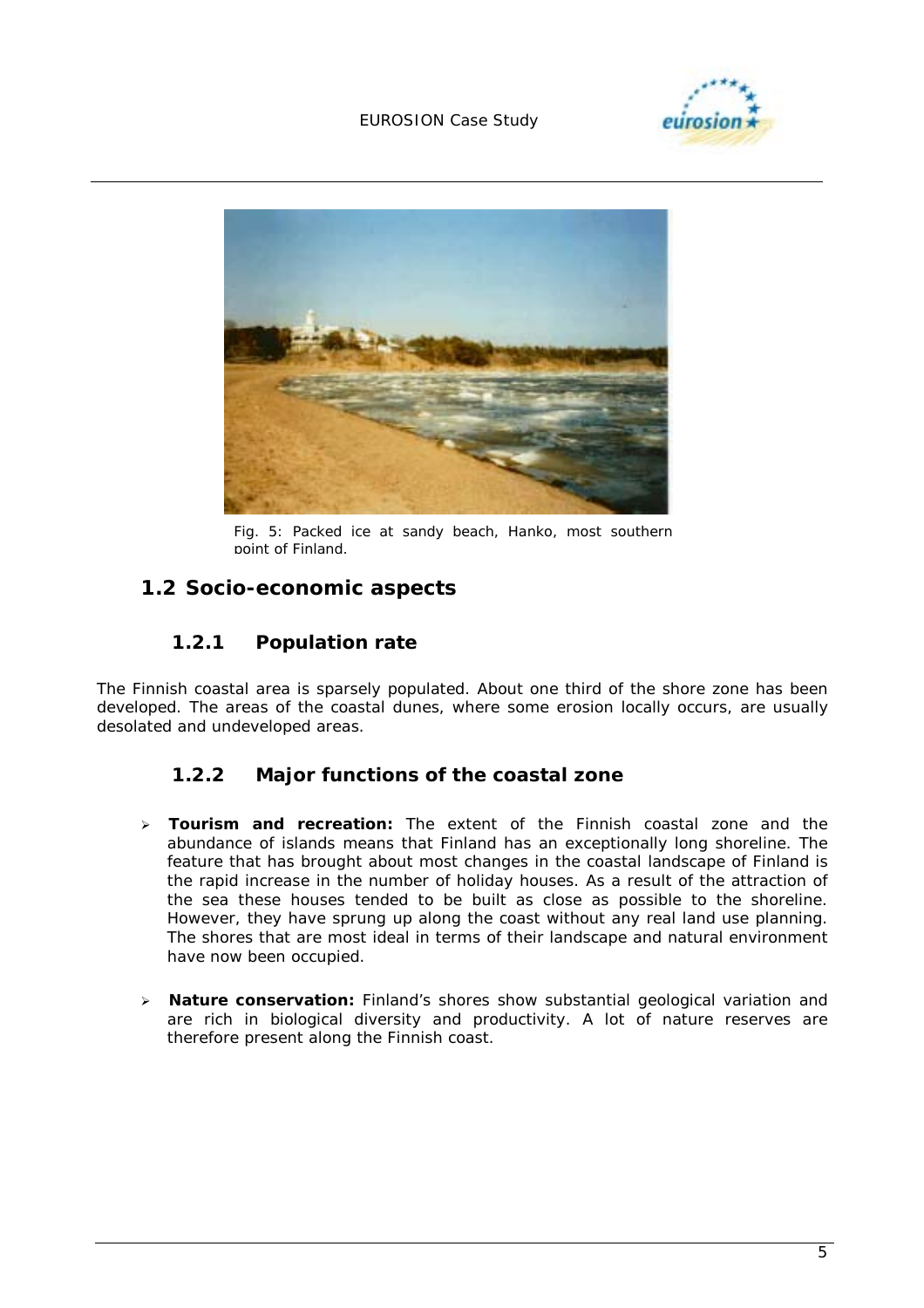

### **1.2.3 Land use**

Finland's coastal area is in general desolated. Forestry and coastal plains are the usual land use functions. In general nature can take its course at the Finnish coasts. In the last years however, a rapid increase in holiday houses is taking place in the coastal zone of Finland. No land use planning was applied in the placement of these houses.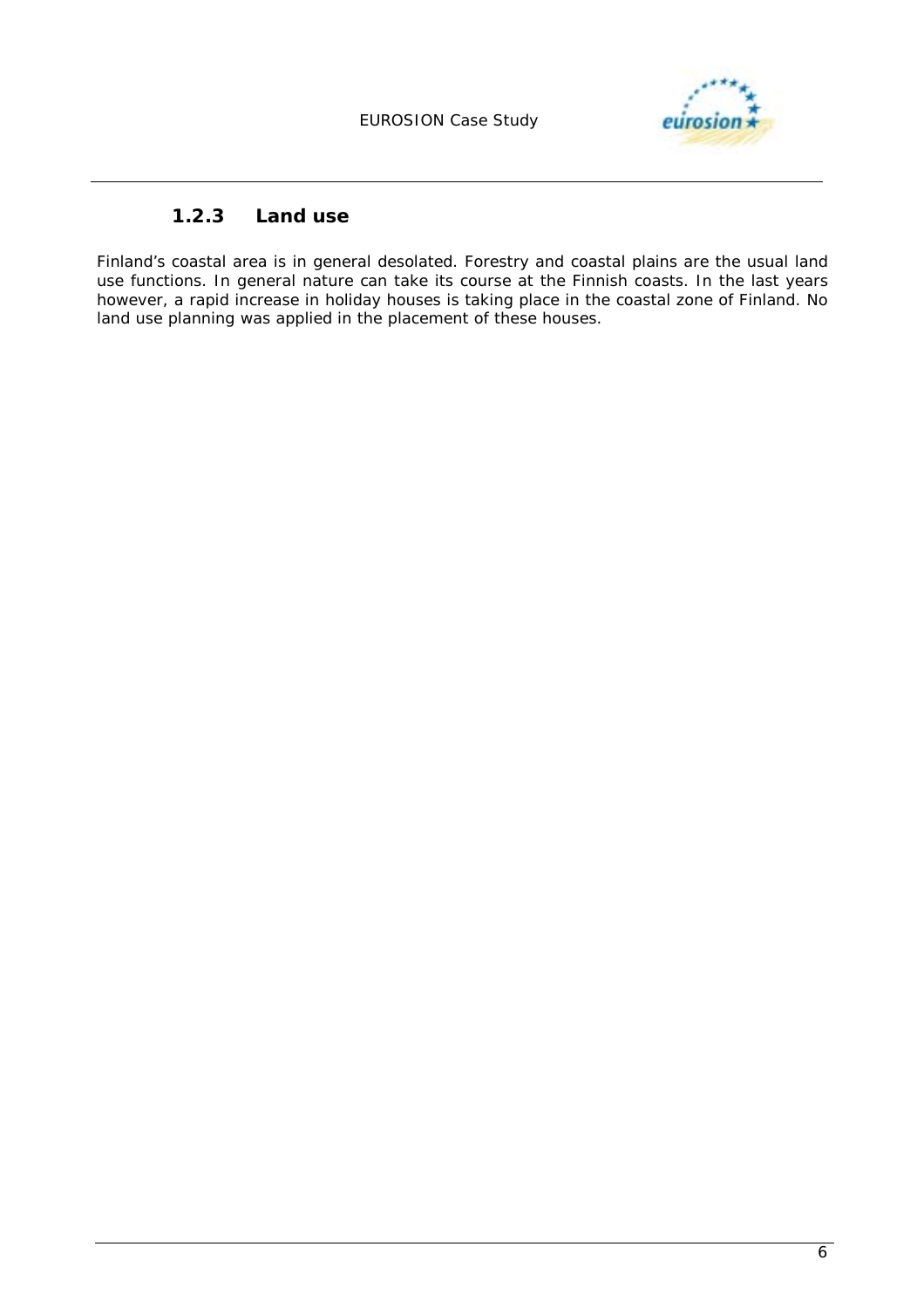

# **2. PROBLEM DESCRIPTION AND STRATEGY**

Concluding, because of the absence of any significant tide, a relative sea level decline (due to land uplift) and moderate wave climate, coastal defence is not an issue in Finland.

Locally, some erosion has been taking place at the coastal dunes of the Finnish coast due to sea level rise and strong winds in the '90s. However, the occurring erosion of the coastal dunes does not threaten the safety of the hinterland, buildings or recreational possibilities. The eroded areas are mostly desolated and enough safety is preserved because the coastal dunes are very wide. Therefore, some erosion of these coastal dunes is not considered to be a problem and no measures are taken to stop the erosion. The policy option applied in Finland is do nothing.

The main problems observed at the coastal zone of Finland concern threats of nature. Examples of these threats are construction (threatening the natural state of the coast), trampling, forest invasion and eutrophication caused by water and air pollution.